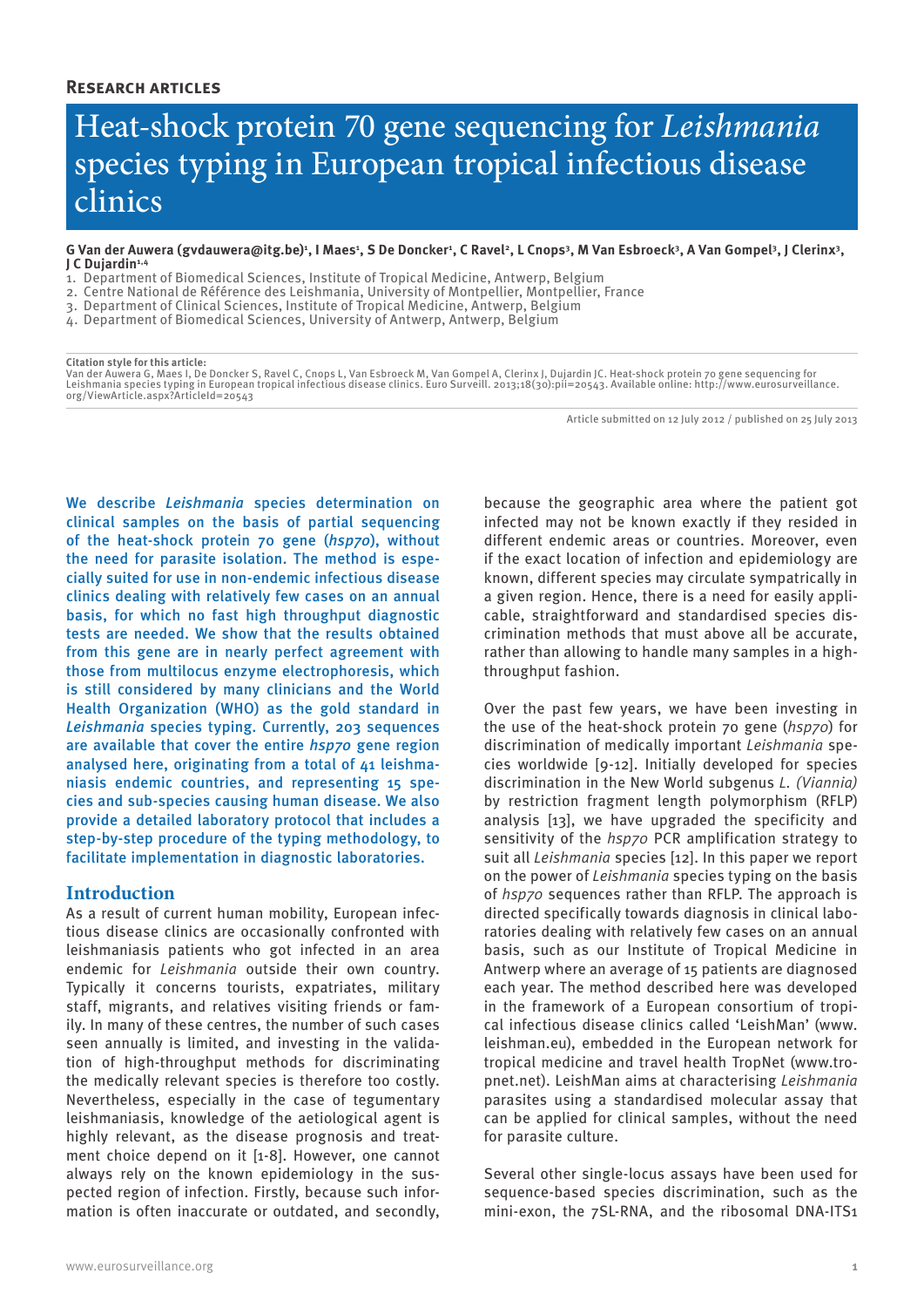#### **Figure 1**

Position of PCR primers and products used for sequencing on the *hsp70* coding region of *Leishmania major* strain MHOM/IL/81/Friedlin



GenBank accession number FR796424.

The size of the PCR products is indicated between round brackets. The size of the sequenced fragments between the PCR primers is indicated between square brackets.

Black arrow in 5' to 3' direction.  $\blacktriangleright$  primer extending in the sense direction of the gene;  $\blacktriangleleft$  primer extending in the antisense direction of the gene. The region in the white box is the PCR fragment reported in [13].

[14-17]. We found that *hsp70* has some advantages over these (data not shown): it is easily comparable across all *Leishmania* species worldwide as there is no size variation in the gene [9], it discriminates all relevant species in both subgenera *L.* (*Leishmania*) and L. *(Viannia)*, and PCRs have been optimised for direct amplification from clinical samples [10,12]. The gene is arranged as a tandem repeat unit, with almost no sequence variation between the coding sequences of the different copies [18,19]. In this paper we assess the concordance of *Leishmania* species typing with *hsp70* sequences on the one hand, and results obtained from other genetic targets and multilocus enzyme electrophoresis (MLEE) on the other hand.

## **Methods**

## *Hsp70* **amplification and sequencing**

*Leishmania hsp70* sequences from 64 cultures and 36 rDNA-PCR-confirmed [20,21] clinical samples were determined on the basis of a single PCR amplicon, i.e. PCR-F in Figure 1. Ca. 50 of these cultures were obtained from the Centre National de Référence des *Leishmania* (Montpellier, France). Among the clinical samples, 27 were from cutaneous lesions (mostly biopsies), one from a mucocutaneous lesion, two from visceral leishmaniasis patients, and six from an unknown clinical background. In the rare occasions where direct amplification of PCR-F failed from the clinical sample DNA extract, or when an insufficient amount of amplicon was obtained for sequencing, two shorter PCRs were used that together cover the same fragment: PCR-N and PCR-T (Figure 1). These can be run directly on the sample DNA, or alternatively as heminested PCRs using the PCR-F amplicon as first round PCR. A detailed protocol is available from www.itg.be/ LeishmaniaHSP70.

All PCRs were performed in 25 µl 1x standard PCR buffer (Qiagen, Hilden, Germany), supplemented by 1 mM MgCl<sup>2</sup> and 1x Qiagen Q-solution. Each reaction used 200 µM of each dNTP, 0.8 µM of each PCR primer (Table), and 1U of HotStarTaq Plus DNA polymerase (Qiagen). Up to 2.5 µl of template were used. Cycling conditions were as follows: 5 min at 95 °C denaturation; 35 cycles of 40 sec at 94 °C, 1 min at 61 °C, 2 min at 72 °C; and finally 10 min at 72 °C. For PCR-N and PCR-T, the elongation step was shortened to 1 min at  $72^{\circ}$ C.

PCR products were analysed on a 2% agarose gel to check for sufficient and specific amplification, based on the expected product sizes outlined in Figure 1. The fragments were sequenced with primers internal in the PCR fragment (see protocol on www.itg.be/ LeishmaniaHSP70). In some strains, a second nucleotide was detected below the main trace signal at some sequence positions. In such cases, IUPAC ambiguity codes [22] were introduced in the sequence whenever the secondary nucleotide showed at least 20% of the intensity of the main peak in each sequence read covering the respective position. The sequences from reference strains were submitted to the European Nucleotide Archive (www.ebi.ac.uk/ena).

#### **Sequence analysis and typing**

For the analysis presented in this paper, we compiled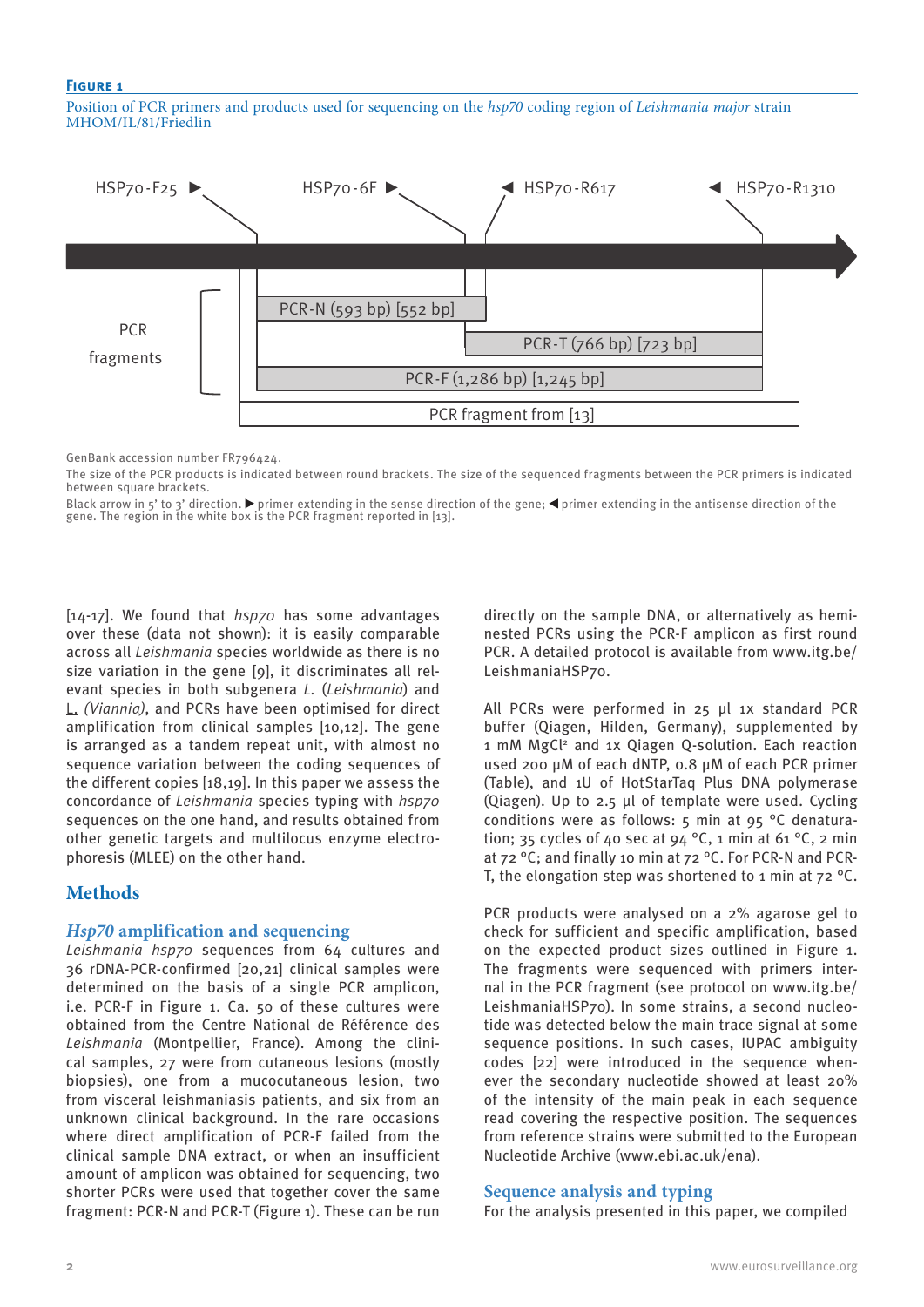**Table**

#### PCR primers used for amplification of the partial *hsp70* coding region

| Primer name | <b>PCR</b> | Sequence $(5'-3')$     | Length | Orientation | Annealing start<br>$(5'$ of primer) <sup>a</sup> | Annealing end<br>$(3'$ of primer) <sup>a</sup> |
|-------------|------------|------------------------|--------|-------------|--------------------------------------------------|------------------------------------------------|
| HSP70-F25   | $PCR-F/N$  | GGACGCCGGCACGATTKCT    | 19     | Sense       | 480                                              | 498                                            |
| HSP70-6F    | PCR-T      | GTGCACGACGTGGTGCTGGTG  | 21     | Sense       | 1,000                                            | 1,020                                          |
| HSP70-R617  | PCR-N      | CGAAGAAGTCCGATACGAGGGA | 22     | Antisense   | 1,072                                            | 1,051                                          |
| HSP70-R1310 | PCR-F/T    | CCTGGTTGTTGTTCAGCCACTC | 22     | Antisense   | 1,765                                            | 1,744                                          |

a Annealing position in GenBank entry FR796424 (*hsp70* of *L. major* Friedlin strain).

Primers are listed in order of annealing in the coding sequence of the gene, from 5'-3' terminus.

107 available sequences covering the 1,245 bp *hsp70* PCR-F fragment (Figure 1) from GenBank (www. ncbi.nlm.nih.gov/genbank, accessed on 25 June 2013). These were aligned with the 100 sequences determined in this study. From the total of 207 sequences, 84 were typed by MLEE, and 54 on the basis of genes other than *hsp70*. Many MLEE-typed isolates were analysed with genetic methods as well. For 12 sequences, we relied on the species identification as listed in GenBank, where the typing method is not specified. Finally, no typing data were available for the remaining 57 sequences, which included those determined for diagnosis. For the sequences described in the paper by Zhang et al. [23], we did not rely on the GenBank identification, as this was in conflict with data in the paper itself. Aligning was done manually, which was straightforward as no size variation was detected in 205 sequences, while two sequences showed a deletion of three nucleotides, corresponding to one amino acid.

Species delineation was based upon the clustering of aligned sequences in a comparative dendrogram, which was constructed with the freely available software package MEGA5 [24]. Dendrograms were built from the variable sites in the alignment using the neighbour-joining method, with pairwise gap deletion and 2,000 bootstrap replicates. As our aim was to find the most discriminative analysis method rather than to study evolution, we based our dendrograms on p distances, and not on other models such as the popular Kimura 2-parameter method for calculating corrected distances. More details are available from the protocol on www.itg.be/LeishmaniaHSP70.

## **Results**

The final alignment contained 207 sequences from 42 *Leishmania*-endemic countries, representing 18 species of which 15 are causing human disease (Figure 2 and supplementary dendrogram available at www. itg.be/LeishmaniaHSP70). As further detailed in the Discussion, four GenBank entries contained sequences that did not correspond to the indicated isolate, reducing the number of trustworthy sequences to 203 from 41 countries.

The clustering of a representative selection of the *hsp70* sequences is depicted in Figure 3. A dendrogram of the complete set of available *hsp70* sequences can be found at www.itg.be/LeishmaniaHSP70. The medically relevant clusters indicated in bold in these figures could be easily discriminated, and were supported by bootstrap values between 89 and 99% (Figure 3). These generally coincided with recognised species complexes. Within these complexes, a further distinction was possible, as indicated by the dotted lines. These subdivisions had a lower bootstrap support, between 53 and 71% (Figure 3).

Almost all *hsp70* clusters showed a perfect agreement with MLEE-based classifications (isolates identified with 'M. species') and typing results from genetic loci different from *hsp70* (identified with 'G. species'). There were nevertheless a few exceptions, which are indicated with \* and \*\* following the taxon designation. Of the 81 isolates typed on the basis of MLEE and from which a trustworthy *hsp70* sequence was reported, 76 (94%) grouped in the respective *hsp70* cluster. Of the 54 isolates typed on the basis of non-*hsp70* genetic loci, 50 (93%) grouped in the respective *hsp70* cluster. A few isolates did not group with any known species clade, notably IMON/CN/90/KXG-Y, MHOM/--/94/ CRE58, MHOM/PE/--/CU00181, MHOM/PE/95/LQ-8, and MCAN/IR/96/LON-49.

The *L. braziliensis* isolates separated into two clearly distinct clusters, named *L. braziliensis* outlier and *L. braziliensis* complex, which also contained *L. peruviana*. Even though these two clusters are sister taxa, the bootstrap support was weak (53%). In some dendrograms, the two clusters did not form sister clades, and the outliers rather grouped with *L. naiffi* (results not shown). One strain, MHOM/PE/--/CU00181, was intermediate between both *L. braziliensis* clusters.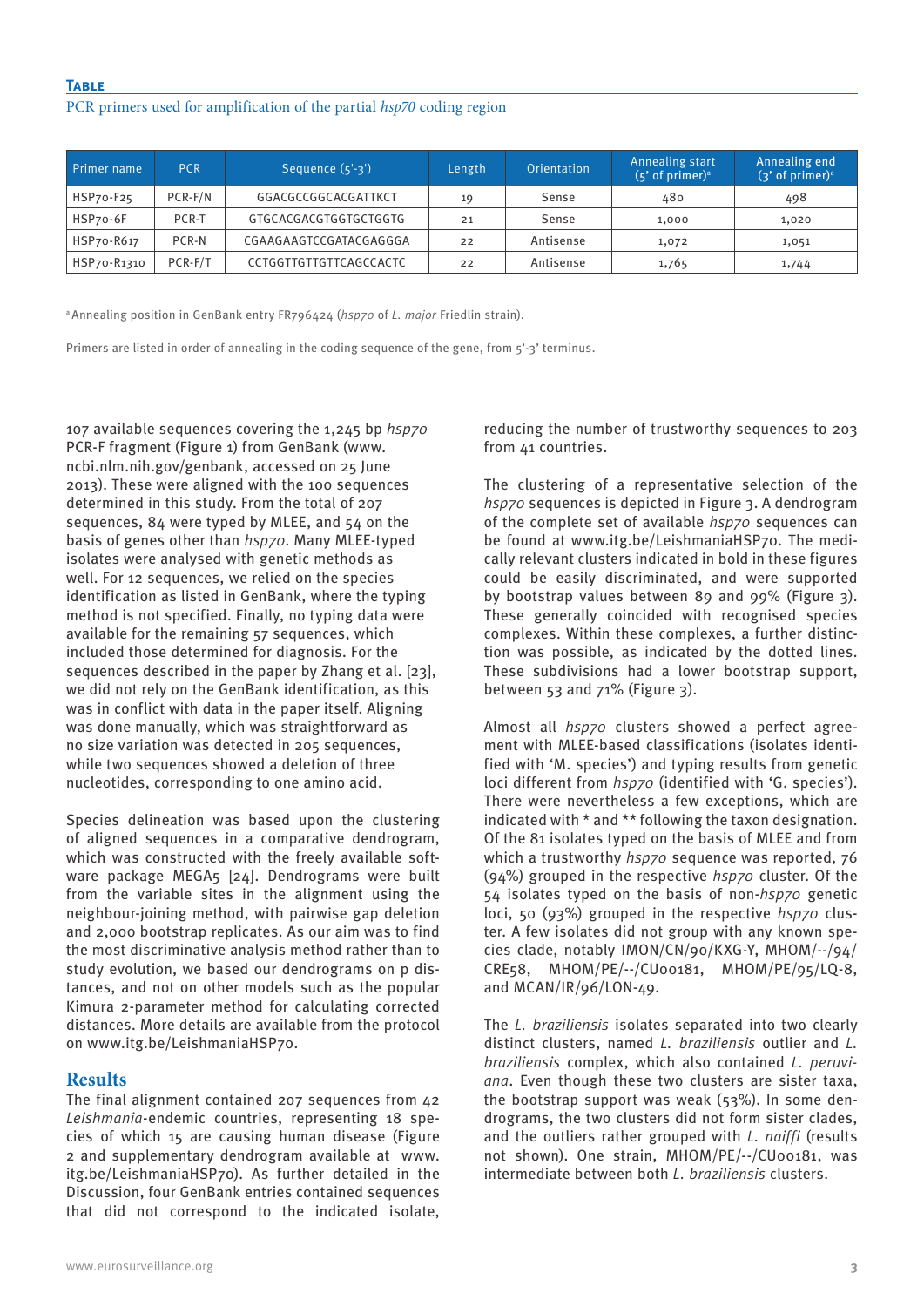### **Figure 2**

Geographic origin of *Leishmania hsp70* sequences analysed in this study (n=190)



Of 203 trustworthy sequences, this figure includes the 190 with known origin of infection and species.

The shaded areas are considered endemic for Leishmania, the darkly shaded areas carry the heaviest burden of visceral and/or cutaneous leishmaniasis according to [46]. Strains are assigned at country level, the position of the symbols within a country has no meaning. The former Soviet Union is considered as one country; Costa Rica and Panama are joined because of their small size. If one symbol represents several strains, the number is given on the right, otherwise it represents only one strain.

Species: aet: *L. aethiopica*; ama: *L. amazonensis*; arc: *L. archibaldi*; bra: *L. braziliensis*; braO: *L. braziliensis* outlier; bra-braO: hybrid; cha: *L. chagasi*; don: *L. donovani*; gar: *L. garnhami*; ger: *L. gerbilli*; guy: *L. guyanensis*; inf: *L. infantum*; lai: *L. lainsoni*; maj: *L. major;* mex: *L. mexicana*; nai: *L. naiffi*; pan: *L. panamensis*; per: *L. peruviana*; sia: *L. siamensis*; tar: *L. tarentolae*; tro: *L. tropica*; tur: *L. turanica*.

Using the here presented *hsp70* clustering system, we have so far been able to determine the infecting species in 33 clinical samples presented for diagnosis in our institute, and three from military personnel on mission in Afghanistan. These were from 14 different countries and represented eight *Leishmania* species (Figure 3 and supplementary dendrogram). The majority (n=27) were from cutaneous lesions (mostly biopsies), one from a mucocutaneous lesion, and two from visceral leishmaniasis patients. From six samples the clinical presentation was not known.

## **Discussion**

In general there is good agreement between typing results on the basis of *hsp70* and those based on other genes and MLEE, with the following exceptions: (i) *L. chagasi* isolates could not be distinguished from *L. infantum*, which agrees with previous studies showing that both are in fact one species, whereby *L*. *chagasi* is synonym of South-American *L. infantum* [25]. (ii) *L. archibaldi* grouped with *L. donovani*, in line

with the current notion that it is not a separate species [26]. (iii) Two *L. infantum* isolates, MHOM/CN/94/ KXG-LIU and MHOM/CN/93/KXG-XU, were found clustering with *L. donovani*. According to the authors who published these sequences, however, the species identification is disputable and depends on the technique applied [23]. (iv) The MLEE identified *L. donovani* isolate MHOM/SU/84/MARZ-KRIM clustered with *L. infantum*. On the basis of at least eight other genes, this strain was indeed identified as *L. infantum* (data not shown). (v) Two *L. guyanensis* strains, MHOM/CO/83/ REST417 and MHOM/EC/90/UI.031 were found in the *L. panamensis* cluster. Although it has been argued that *L. panamensis* is merely a geographically confined subcluster of *L. guyanensis* rather than a distinct species [9,27-29], both strains merit a more profound genetic analysis to evaluate their *hsp70* classification. (vi) The *L. braziliensis* isolate MHOM/PE/2001/LH2140 clustered with *L. peruviana*, even though its sequence is different from those of the other *L. peruviana* strains. A genome-wide amplified fragment length polymorphism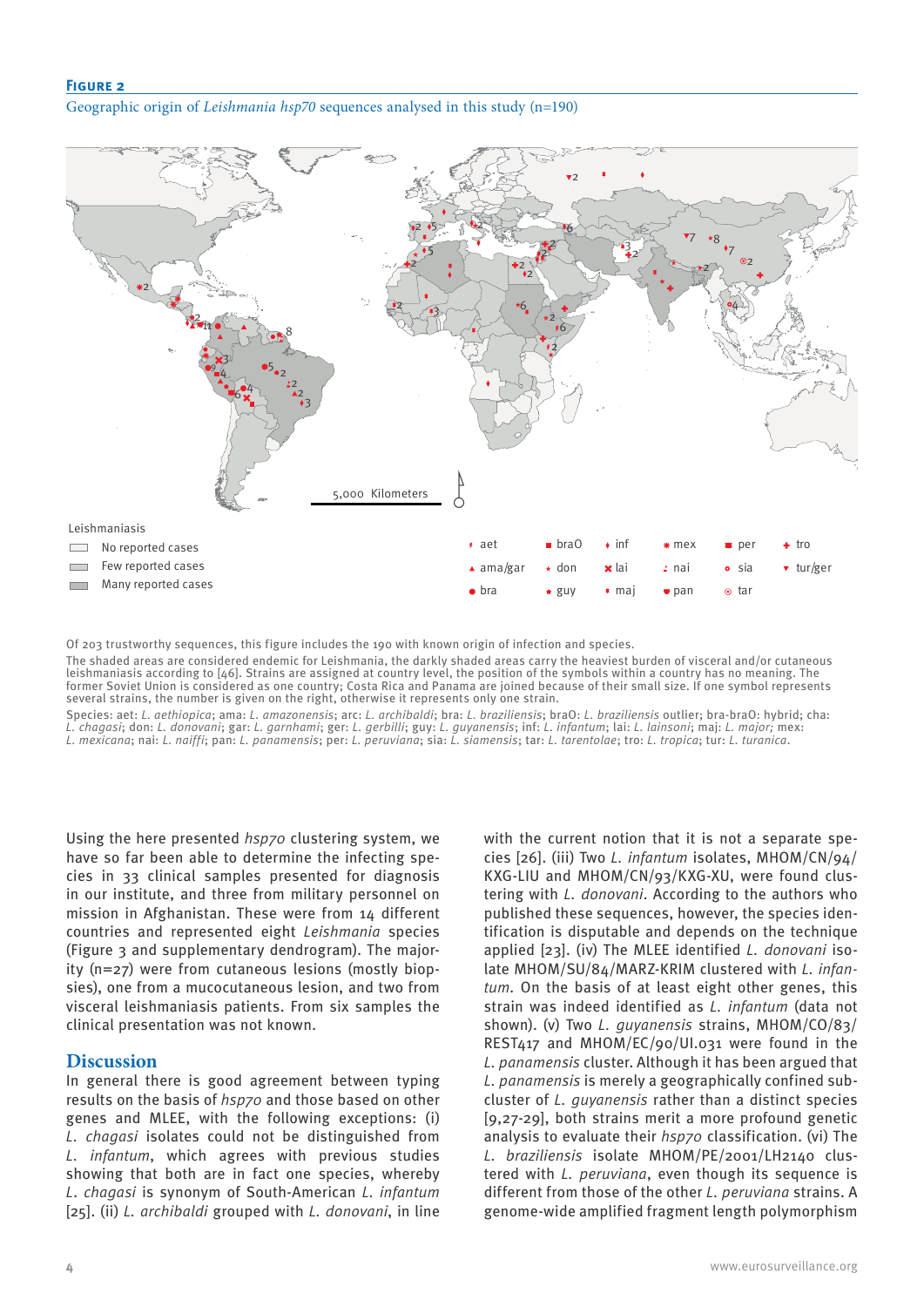#### **Figure 3**

Dendrogram of selected *Leishmania hsp70* sequences analysed in this study, including for each indicated cluster the most divergent sequences (n=91)



0.1 Dissimilarity variable sites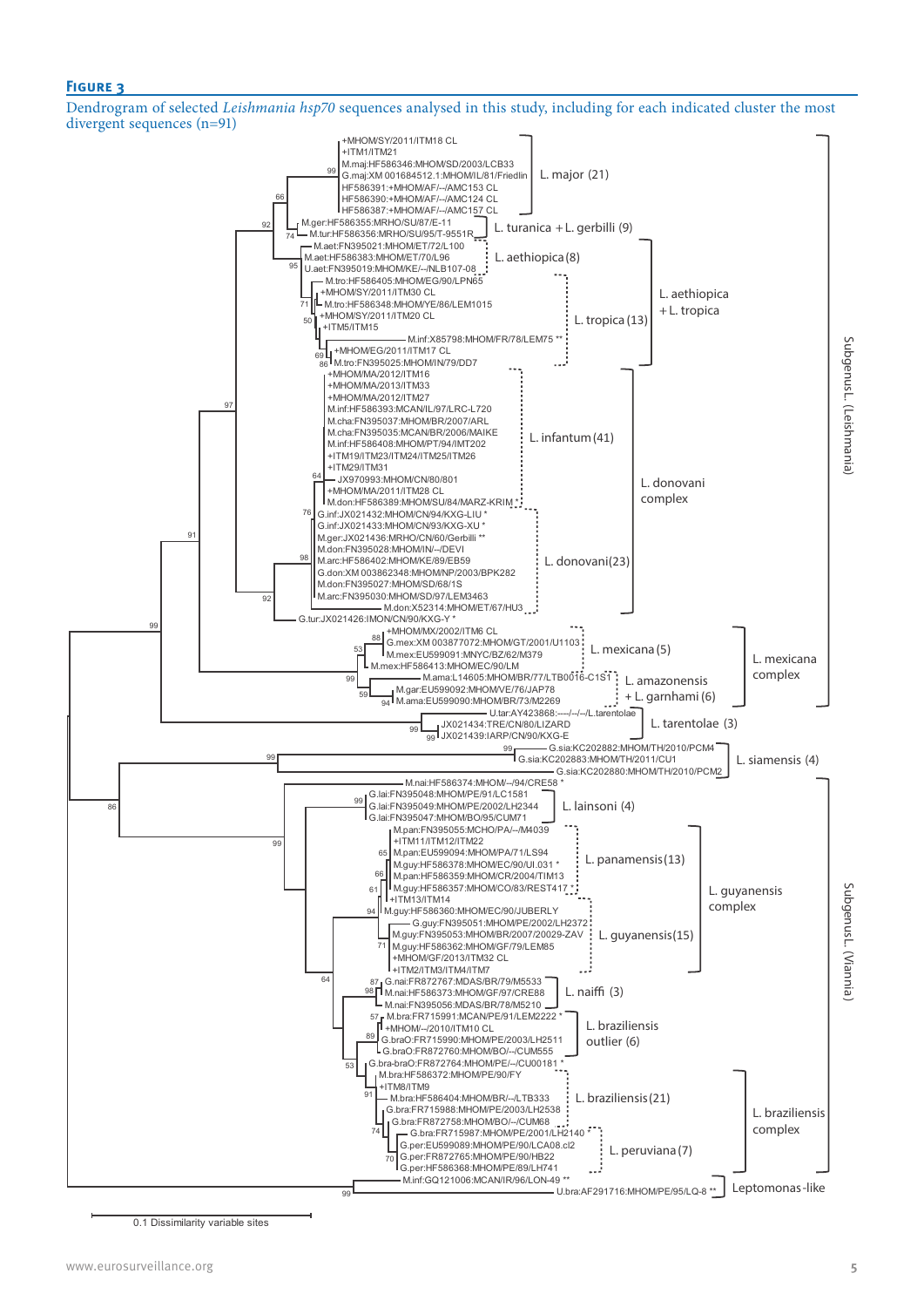#### **FIGURE 3 NOTES**

#### Dendrogram of selected *Leishmania hsp70* sequences analysed in this study, including for each indicated cluster the most divergent sequences (n=91)

Each taxon is identified as follows:

- (i) Identification method if available: G: genetic analysis other than *hsp70*; M: multilocus enzyme electrophoresis; U: unknown typing method.
- (ii) Species based on this identification method: aet: *L. aethiopica*; ama: *L. amazonensis*; arc: *L. archibaldi*; bra: *L. braziliensis*; braO: *L. braziliensis* outlier; bra-braO: hybrid; cha: *L. chagasi*; don: *L. donovani*; gar: *L. garnhami*; ger: *L. gerbilli*; guy: *L. guyanensis*; inf: *L. infantum*; lai: *L. lainsoni*; maj: *L. major*; mex: *L. mexicana*; nai: *L. naiffi*; pan: *L. panamensis*; per: *L. peruviana*; sia: *L. siamensis*; tar: *L. tarentolae*; tro: *L. tropica*; tur: *L. turanica*.
- (iii) EBI/GenBank accession number if available.
- (iv) World Health Organization (WHO) code: Missing data are indicated by .
- (v) Clinical samples diagnosed in this study are indicated with + in front of the taxon name, and those from the Institute of Tropical Medicine Antwerp are identified by ITM without WHO code, whereby identical sequences are presented as one taxon. CL following the WHO code indicates that the sample was taken from a cutaneous lesion.
- (vi) Strains indicated with \* cluster differently compared with other methods, those indicated with \*\* do not represent the strain as reported in GenBank.
- The dissimilarity scale is presented at the bottom. Bootstrap values higher than 50% from a 2,000 replicate analysis are shown in percentages at the internodes. Clusters strongly supported are indicated in bold, those less supported are indicated by dotted lines. For each recognised cluster, the number of strains in the total of 207 available sequences is given between brackets.

(AFLP) analysis clearly identified this strain as *L. braziliensis* [19]. (vii) The MLEE-typed *L. braziliensis* isolate MCAN/PE/91/LEM2222 clustered with the *L. braziliensis* outliers, confirming results from several other genes (data not shown). This is in line with the fact that MLEE does not separate both *L. braziliensis* groups. (viii) *L. braziliensis* isolate MHOM/PE/--/CU00181 clustered intermediate between *L. braziliensis* and *L. braziliensis* outliers, which agrees with AFLP data [19]. (ix) Two sequences were found in an incorrect species cluster: MRHO/CN/60/Gerbilli and MHOM/FR/78/LEM75. According to GenBank data, JX021436 is the sequence from the WHO *L. gerbilli* reference strain MRHO/CN/60/ Gerbilli, but it clustered among *L. donovani*, apart from the other *L. gerbilli* sequences. As the strain was not included in the publication describing related GenBank entries [23], there are no independent data to confirm the identity of the sequence. Moreover, several species designations in this set of GenBank entries (especially those listed as *L. donovani*) do not match those in the corresponding paper. MHOM/FR/78/LEM75 is a type strain of *L. infantum*, but it strongly grouped with *L. tropica*. Given that all 17 other *L. infantum* strains clustered correctly with *hsp70*, it is reasonable to assume that the sequence in GenBank is erroneous. (x) Finally, four isolates, MHOM/PE/95/LQ-8, MCAN/IR/96/LON-49, MHOM/--/94/CRE58, and IMON/CN/90/KXG-Y, did not group with any of the designated species complexes, the reason for which is unclear. The sequences reported for MHOM/PE/95/LQ-8 and MCAN/IR/96/LON-49 were found related to the *Leptomonas* sp. sequence described in [30], and hence these do not match with the *Leishmania* isolates listed in GenBank (results not shown). MHOM/--/94/CRE58 and IMON/CN/90/KXG-Y were typed as *L. naiffi* and *L. turanica*, respectively, using several genes, and it is unclear why they did not group with their respective species.

Taken all evidence together, of the 135 trustworthy sequences for which either MLEE or independent genetic species identification was done, 130 (96.3%) grouped with the correct species in the *hsp70* sequence dendrogram; two (1.5%) did not group with any species; and three (2.2%) were assigned to the correct species complex, but the wrong species. Since we started routine species typing on the basis of *hsp70* sequences, we could type 33 clinical samples that were sent to our clinic for diagnosis, along with three samples sent to us by other institutes (accessions HF586387, HF586390, HF586391). In the same period, amplification failed from two samples with an extremely low parasite load. We provide a detailed protocol and sequence reference set on the website www. itg.be/LeishmaniaHSP70, which outlines a step-bystep guideline of the PCRs, sequencing, and interpretation. We acknowledge that implementing sequence analysis in a routine diagnostic laboratory may be difficult in some settings and that the entire analysis may take a few days. Nevertheless, in our hands the method proved highly convenient, and in view of the few samples diagnosed per year, more cost-effective than validating a high-throughput system with a simple readout. Alternatively, sequencing could provide a clear identification in case other assays fail .

The more disputable species designations are *L. infantum*, *L. panamensis*, and *L. peruviana*, as all these were moderately bootstrap-supported subgroups of the highly robust *L. donovani*, *L. guyanensis*, and *L. braziliensis* complexes, respectively, as previously documented [9,19,26-29,31-35]. In case of doubt, the complex level should be reported rather than the exact species. From a clinical point of view, discriminating *L. infantum* from *L. donovani* is not highly relevant, since both species can cause visceral leishmaniasis and treatment is the same [26,36]. Also the discrimination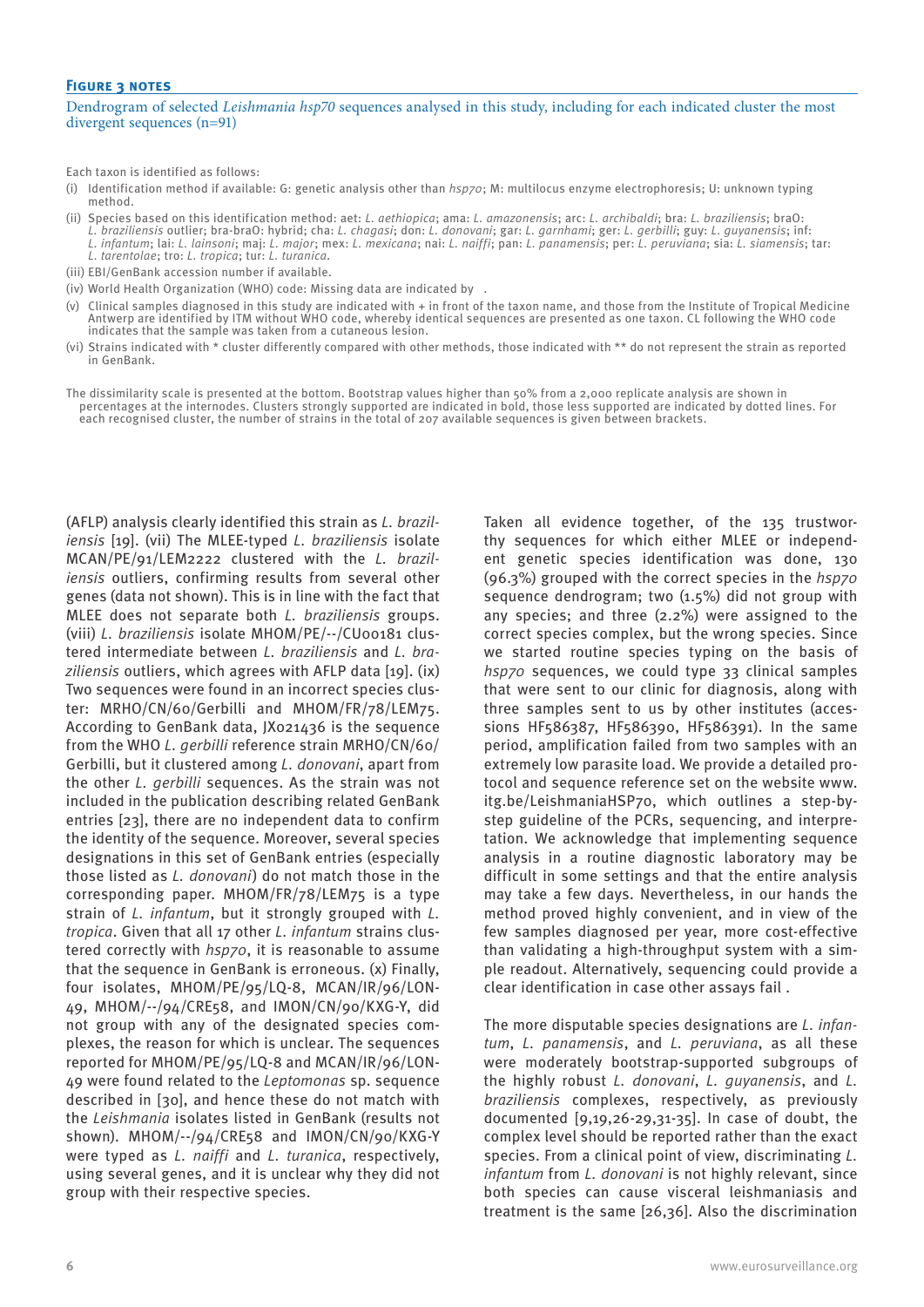between *L. guyanensis* and *L. panamensis* is not a priority in clinical practice [36]. Separating *L. braziliensis* from *L. peruviana* is considered more relevant, because *L. braziliensis* potentially causes mucocutaneous complications, while *L. peruviana* generally does not [34]. As no markers are currently available that discriminate strains that do from those that do not cause mucocutaneous leishmaniasis, identification at the species level is the only option. Both MLEE and genetic analyses have revealed that *L. peruviana* is a subcluster in the *L. braziliensis* complex, but discrimination is impaired by the fact that many parasites of this complex seem to have a composite genotype carrying signatures of both species [19,32-35]. The situation is further complicated by the fact that occasionally, *L. peruviana* can cause mucocutaneous disease [34]. Isolates belonging to the *L. braziliensis* outlier group have been isolated from mucous lesions as well (data not shown), but whether these were primary or secondary infections is not known. Two other tightly linked species in the *hsp70* dendrogram are *L. tropica* and *L. aethiopica*. Although the *L. tropica* isolates cover the entire endemic region, from Morocco to eastern Africa, the Middle-East, and India, they form a clearly separated recognisable group. The same applies to separating *L. mexicana* from *L. amazonensis*, even though the latter could not be distinguished from *L. garnhami*.

One may wonder why some of the above species in the recognised larger complexes seem less clearly defined by sequencing than by single-nucleotide polymorphism (SNP) assays such as species-specific PCRs or RFLP analysis. The reason is that these assays use a point mutation in the genome of the parasite, which is either present or absent, thereby allowing a binary discrimination. When using sequences, much more information is provided from many polymorphisms and is sometimes contradictory. Typing based on sequencing can therefore be more difficult, but it is more reliable as it uses more data. An accidental mutation may lead to erroneous conclusions in a SNP-based assay, while this is less likely when analysing entire sequences.

The current complete set of trustworthy sequences that can be used for typing amounts to 203, representing 15 species of human medical importance, and originating from 41 endemic countries. This reference set is updated continuously for further improvement of the geographic and genetic coverage, to ensure an adequate representation of the existing inter- and intraspecies variability. Some species are over-represented from some regions (such as in Peru), but that does not interfere with the typing outcome. It is of crucial importance to base species typing upon sequences that have been quality-checked. In practice, BLAST searches are often used for identification purposes, on the basis of *hsp70* sequences found in public databases such as GenBank. We have found several instances where the species designation reported in these databases was incorrect. For example, in entries JX021425 up to JX021443 and JX970993 up to JX970996, several erroneous *L. donovani* sequences are reported, even disagreeing with the species assignment as listed in the related publication [23]. Two entries were here shown related to *Leptomonas* rather than *Leishmania*  (Figure 3 and supplementaty dendrogram). Two entries were determined from the *L. infantum* type strain MHOM/FR/78/LEM75: Y08020 and X85798. Both sequences clearly grouped with *L. tropica*, unlike all genuine *L. infantum* sequences in our analysis. This illustrates that one should be extremely careful when using sequences that have not been quality-controlled for species typing by comparison with other sequences from the same species, as this could result in incorrect typing outcomes, with potential adverse consequences for the patient.

As with all other assays based on the analysis of a single genomic locus, it is assumed that the relationship between the sequences mirror the relationship between the parasites. A first requirement to meet this objective is to avoid the use of paralogous sequences. This poses no problem in the case of *hsp70* because, although this gene is part of a gene family [18], the primers used in our protocol specifically amplify only one of the family members. Another problem is presented by the occasional inter-species hybrids that have been reported [19,34,37-40], and that are not necessarily evidenced in all genes. Nevertheless, such hybrids do not necessarily go undetected when looking at single genomic loci. For instance, isolate MHOM/PE/2006/CU00181, by AFLP clearly identified as a hybrid between *L. braziliensis* and *L. braziliensis* outliers [19], also holds an intermediate position in *hsp70* sequences (Figure 3 and supplementary dendrogram). On the contrary, MHOM/PE/2003/LH2538, also shown to be a hybrid between these two clusters, grouped with *L. braziliensis*. As this isolate derived a much smaller proportion of its genome from the *L. braziliensis* outliers, such classification is however not problematic. In natural *L. donovani*–*L. aethiopica* hybrids, both species alleles were present in all genes investigated, including *hsp70* [38]. In an *L. infantum*–*L. major* hybrid, both genomes were present [39], hence enabling to type the parasite based on a single gene assay. Theoretically, the chance of detecting inter-species recombinants increases as more loci are analysed, such as in multilocus-microsatellite, -sequence and -enzyme electrophoresis assays, but this also raises the cost and time of species typing. Given all currently available evidence on the potential of *hsp70* to detect reported inter-species hybrids, and as such hybrids are rare, we consider this a negligible setback of using the *hsp70* single-locus assay for routine species typing. Nevertheless, additional more variable genes may be able to perform better in discriminating within the complexes, but this would probably require a separate approach for each complex or subgenus [32,41,42].

Ultimately, the use of single-locus sequencing for species discrimination could be substituted by wholegenome sequencing [43]. With this method becoming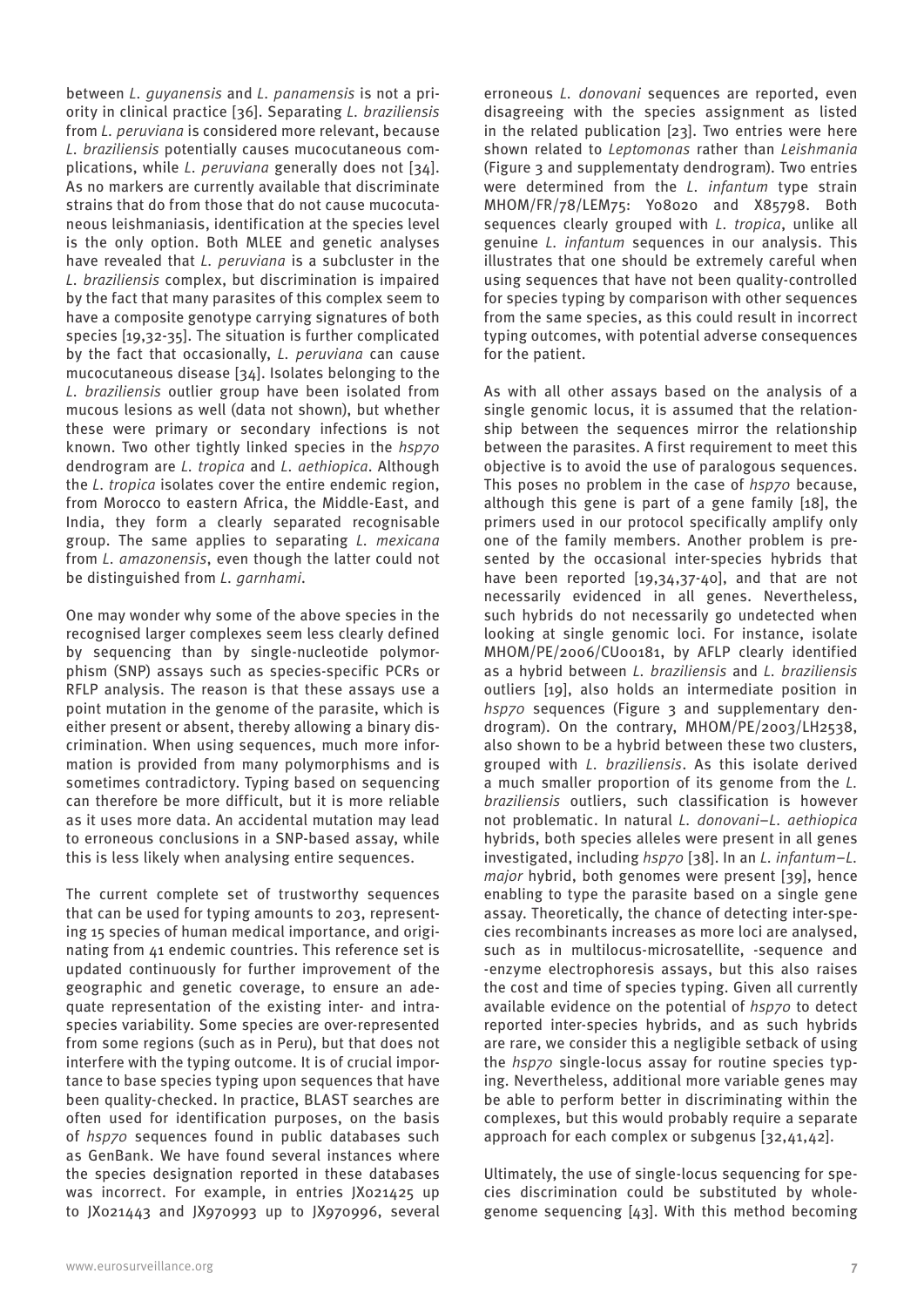cheaper, it may soon be the standard in clinical studies. Comparison of whole-genome information could reveal clinically relevant intra-species differences, and has the highest chance of detecting recombination events. Such typing methodology could even make abstraction of the classical concept of typing at the taxonomic levels of species and species complexes [44]. It could open up a whole new era of relating strains on the basis of a selection of genes relevant for disease progression and treatment options, rather than based upon species definitions that may at times not correlate with clinical outcome. Nevertheless, whole-genome sequencing seems at present miles away from being implemented in everyday clinical practice, not only because of the complexity of data analysis, but also because it is complicated by the presence of human DNA contamination in clinical samples and related ethical issues. In the meantime there is a need for standardised methods to identify *Leishmania* strains. We advocate that *hsp70* has this potential: the gene is easily amplified, it can be analysed by sequencing in high-resource settings, and by simpler methods such as RFLP in limitedresource endemic areas [12,45]. If a global database of *hsp70* sequences from endemic regions were to be established, new sequences found in imported leishmaniasis could immediately be related to documented parasites, with clinical information on the patients from whom they were isolated. Such analysis could even be independent of currently used species boundaries, and provide adequate links based on genetic similarity irrespective of the species.

## **Conclusion**

We present in this paper a complete validation and globally applicable standardised protocol for the use of *hsp70* sequences in *Leishmania* typing. As this validation includes a detailed comparison with other species identification methods currently used in various laboratories, we feel that implementation of the here presented typing strategy in a clinical diagnostic laboratory should be straight-forward, and could entail the validation of only the sequencing process itself rather than the actual species assignment, in view of this report. We intend to further promote our strategy, to identify additional strains with linked clinical information, and to establish a global database of circulating *Leishmania* parasites.

#### **Acknowledgements**

The authors would like to thank Ingrid Felger (Swiss Tropical and Public Health Institute, Basel, Switzerland), Aldert Bart (Academic Medical Centre, Amsterdam, The Netherlands), Mark Bailey (Army Medical Directorate, Camberley, UK), and Ricardo Lleonart (INDICASAT, Panama City, Panama) for providing DNA from strains and clinical samples. We acknowledge the constructive input from all colleagues of the LeishMan consortium. We appreciate the help of Eva De Clercq (Université Catholique de Louvain, Louvain-la-Neuve, Belgium) for the construction of Figure 2. Salary support of GVDA was provided by the Belgian Directorate General for Development cooperation (third framework agreement with ITM).

#### **References**

- Bailey MS, Lockwood DN. Cutaneous leishmaniasis. Clin Dermatol. 2007;25(2):203-11. http://dx.doi.org/10.1016/j.clindermatol.2006.05.008 PMid:17350500
- 2. Bailey MS, Green AD, Ellis CJ, O'Dempsey TJ, Beeching NJ, Lockwood DN, et al. Clinical guidelines for the management of cutaneous leishmaniasis in British military personnel. J R Army Med Corps. 2005;151(2):73-80. http://dx.doi.org/10.1136/jramc-151-02-03 PMid:16097110
- 3. Schwartz E, Hatz C, Blum J. New world cutaneous leishmaniasis in travellers. Lancet Infect Dis. 2006;6(6):342-9. http://dx.doi.org/10.1016/S1473-3099(06)70492-3
- 4. Blum JA, Hatz CF. Treatment of cutaneous leishmaniasis in travelers 2009. J Travel Med. 2009;16(2):123-31. http://dx.doi.org/10.1111/j.1708-8305.2008.00286.x PMid:19335813
- 5. Mitropoulos P, Konidas P, Durkin-Konidas M. New World cutaneous leishmaniasis: updated review of current and future diagnosis and treatment. J Am Acad Dermatol. 2010;63(2):309-22. http://dx.doi.org/10.1016/j.jaad.2009.06.088
- PMid:20303613 6. Goto H, Lindoso JA. Current diagnosis and treatment of cutaneous and mucocutaneous leishmaniasis. Expert Rev Anti Infect Ther. 2010;8(4):419-33. http://dx.doi.org/10.1586/eri.10.19
- PMid:20377337
- 7. Buffet PA, Rosenthal E, Gangneux JP, Lightburne E, Couppie P, Morizot G, et al. Therapy of leishmaniasis in France: consensus on proposed guidelines. Presse Med. 2011;40(2):173-84. http://dx.doi.org/10.1016/j.lpm.2010.09.023 PMid:21106333
- 8. Boecken G, Sunderkotter C, Bogdan C, Weitzel T, Fischer M, Muller A, et al. Diagnosis and therapy of cutaneous and mucocutaneous leishmaniasis in Germany. J Dtsch Dermatol Ges. 2011;9 Suppl 8:1-51. http://dx.doi.org/10.1111/j.1610-0379.2011.07820.x PMid:22050890
- 9. Fraga J, Montalvo AM, De Doncker S, Dujardin JC, Van der Auwera G. Phylogeny of Leishmania species based on the heatshock protein 70 gene. Infect Genet Evol. 2010;10(2):238-45. http://dx.doi.org/10.1016/j.meegid.2009.11.007 PMid:19913110
- 10. Fraga J, Veland N, Montalvo AM, Praet N, Boggild AK, Valencia BM, et al. Accurate and rapid species typing from cutaneous and mucocutaneous leishmaniasis lesions of the New World. Diagn Microbiol Infect Dis. 2012;74(2):142-50. http://dx.doi.org/10.1016/j.diagmicrobio.2012.06.010 PMid:22819605
- 11. Montalvo AM, Fraga J, Monzote L, Montano I, De Doncker S, Dujardin JC, et al. Heat-shock protein 70 PCR-RFLP: a universal simple tool for Leishmania species discrimination in the New and Old World. Parasitology. 2010;137(8):1159-68 http://dx.doi.org/10.1017/S0031182010000089 PMid:20441679
- 12. Montalvo AM, Fraga J, Maes I, Dujardin JC, Van der Auwera G. Three new sensitive and specific heat-shock protein 70 PCRs for global Leishmania species identification. Eur J Clin Microbiol Infect Dis. 2012;31(7):1453-61. http://dx.doi.org/10.1007/s10096-011-1463-z PMid:22083340
- 13. Garcia L, Kindt A, Bermudez H, Llanos-Cuentas A, De Doncker S, Arévalo J, et al. Culture-independent species typing of neotropical Leishmania for clinical validation of a PCR-based assay targeting heat shock protein 70 genes. J Clin Microbiol. 2004;42(5):2294-7. http://dx.doi.org/10.1128/JCM.42.5.2294-2297.2004 PMid:15131217 PMCid:PMC404633
- 14. Marfurt J, Nasereddin A, Niederwieser I, Jaffe CL, Beck HP, Felger I. Identification and differentiation of Leishmania species in clinical samples by PCR amplification of the miniexon sequence and subsequent restriction fragment length polymorphism analysis. J Clin Microbiol. 2003;41(7):3147-53. http://dx.doi.org/10.1128/JCM.41.7.3147-3153.2003 PMid:12843055 PMCid:PMC165364
- 15. Schönian G, Nasereddin A, Dinse N, Schweynoch C, Schallig HD, Presber W, et al. PCR diagnosis and characterization of Leishmania in local and imported clinical samples. Diagn Microbiol Infect Dis. 2003;47(1):349-58 http://dx.doi.org/10.1016/S0732-8893(03)00093-2
- 16. Stevenson LG, Fedorko DP, Zelazny AM. An enhanced method for the identification of Leishmania spp. using real-time polymerase chain reaction and sequence analysis of the 7SL